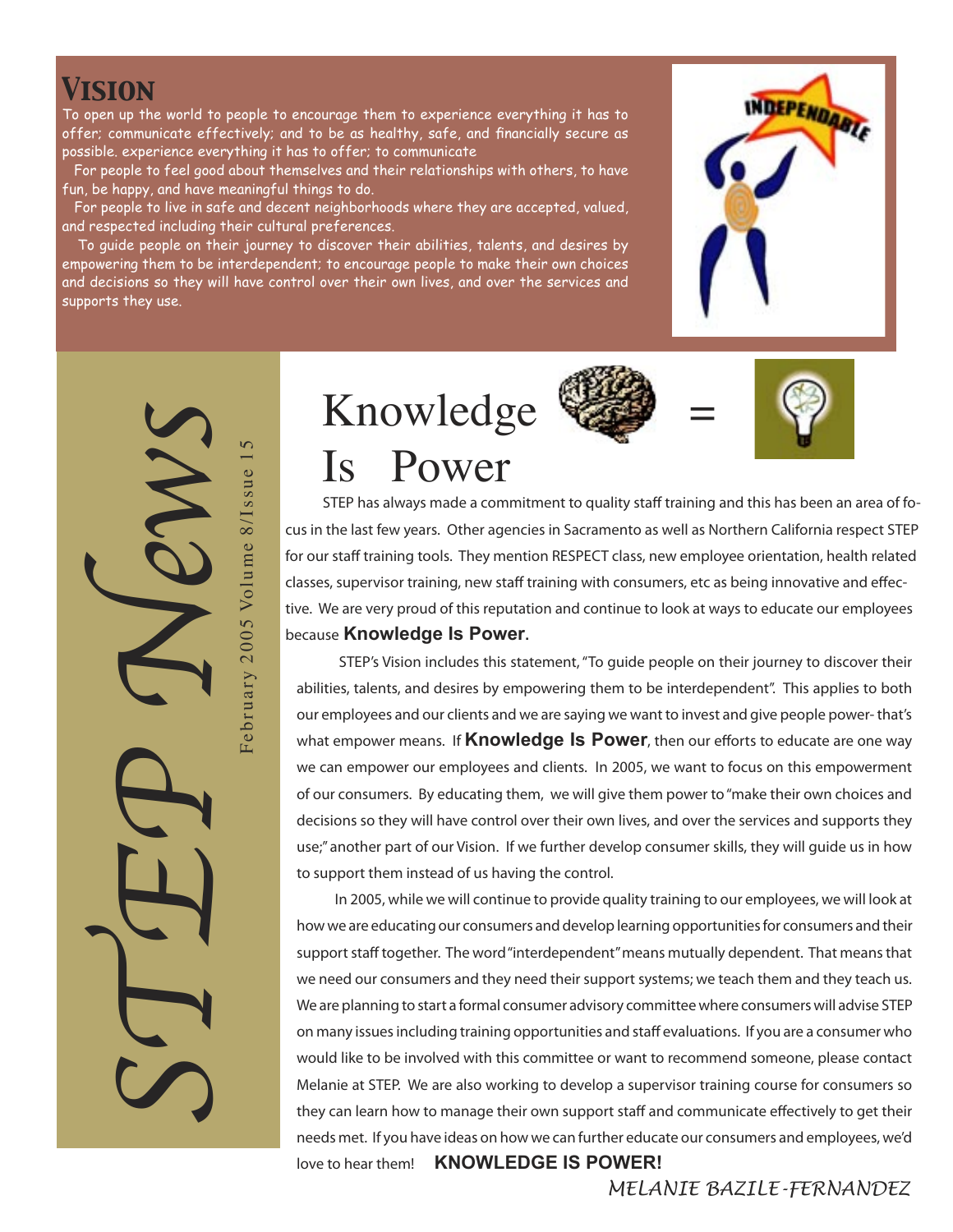

Londa Brock- many thanks for your efficient work.

Emilita Cayapan- your flexibility is appreciated.



Martha Baxter- I appreciate your efforts going out walk with scott and encourage him going out community

Richard Faringer- nice work advocating for your client and getting medication changes. Darvis Hale-you are a lifesaver! Thank you for being flexible and covering some shifts where we really needed your help.

Bree Klock -You rock!! Thanks for all the help with our Deaf/Blind events.

Jeff Thompson and Cecilia Quera-l You made David Gehri's birthday really special. You are appreciated for that.

William Marks-thanks for your work as a SLS Coordinator and good luck as ILS instructor.

Lisa Barrows- for communications with staffing. (Smile) I appreciate you very much!

Kristen Carmichael-thank you for caring about the quality of your services!

Cherrylene Baxter, Ashley Snodgrass, Stephanie Piscitelli -for taking up extra shifts.

Michelle Noschese -for being such a great roommate for Noel Harris. You will be missed.

Sam Holden and Diana Miller- for their support and feedback during emergencies.

Jacquie Dillard-Foss , Robin & Kelly McGurran - for your help and concern with my sick grandmother. I really respect and appreciate the people and the company for caring so greatly about your employees. THANK-YOU!.

Stan Willis -for all his extra help with his clients. You have been very dependable and willing to cover shifts at the last minute.

Xavier Kochne- for assisting Tom in the ER your help and teamwork were greatly appreciated.

Judy and Ada, I speak for all here at STEP office. We appreciate how much you help us everyday. Thank you, Thank you, Thank you.

Darrell Utley- for your teamwork and help with taking your client to the ER I know it was hard work.

Nick O'Donnell-thank you for your effort and help keeping the clients home clean.

Joe Sanchez- you have done an amazing job with Tom overnight. You have showed so much patience with him when he is not sleeping.

Sam Holden -for all your help assisting and advocating for Tom to get the medical help he needs

Wendell Dondonayos-thank you for giving your clients the attention they deserve.

# WE WOULD LIKE TO EXTEND A WARM AND HEARTFELT "WELCOME BACK" T<sub>o</sub> and the state of the state of the state of the state of the state of the state of the state of the state of the state of the state of the state of the state of the state of the state of the state of the state of the s

 MELANIE BAZILE-FERNANDEZ ( MEL ) We are glad to have you back. You were missed!

# **Happy Birthday**

Katerine Cavanaugh 3/1 Dennis Smith 3/3 William Marks 3/3 mathew Scott 3/4 Michael Emory 3/4 Leslie Kendall 3/5 Londa Brock 3/5 Bradley Boulger 3/6 Raquel Valdez 3/7 Troy Hadley 3/7 Hugh long 3/8 Stacie Young 3/9 Kelly McGurran 3/11 Anna Venteicher 3/1/3 Wendell Dondonayos 3/14 Cassandra Rodriquez 3/14 Linda Grizzelle 3/15 Ronald Russell 3/16 Charles Edwards 3/17 Bobbie Jean Smith 3/18 Ashia Gibson 3/18 Jerry Welsh 3/19 Tina Harris 3/19 Sarah Gee 3/20 Kevin Hopper 3/20 Beth Engle 3/21 Jude De La Concepcion 3/22 Lorraine Richards 3/23 Charlotte Barnes 3/24 Ruby De La Cruz 3/24 Laura Tighe 3/25 Patricia Dixon 3/26 Charles Betz 3/26 Mathew Callaghan 3/27 Larry Bartmann 3/30 Thomas cavalieri 3/30 Atif Shabbir 3/31 Fred Deatherage 3/31

#### CONGRATULATIONS & HAVE A WONDER-FUL BIRTHDAY!

E

P

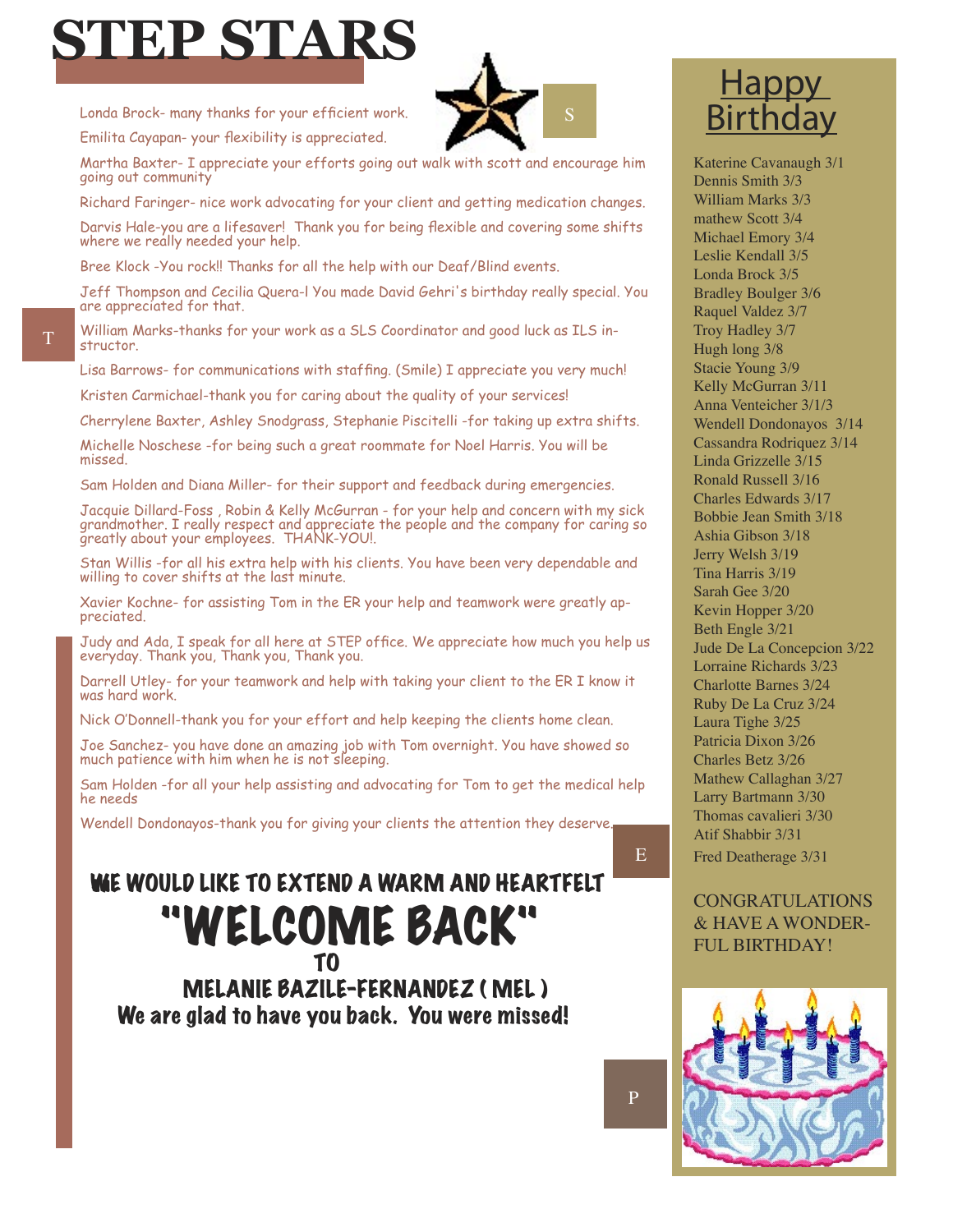#### HumanResources S Human Resources

E

# THE SIX R's **FOR STRESS MANAGEMENT**

### RESPONSIBILITY

•You are in control •Establish priorities •Say "no"

### REFLECTION

T

•Know your stress triggers •Be aware of stress symptoms •Check your balance in life

### RELAXATION

•Do something good for you •Schedule "worry time" •Schedule time out

## RELATIONSHIPS

•Maintain supportive relationships •Manage your relationships •Improve your relationship with yourself

### REFUELING

•Eat a balnced diet with high fiber, low salt, and low cholesterol •Be aware of poisons: caffeine, fats, nicotene, processed foods •Drink water

### RECREATION

•Laugh •Have fun •Enjoy life

## \*\*\*\*\*\*\*\*\*\*\*\*\*\*\*\*\*\*\*\*\*\*\*\*\*\*\* IF YOU CAN'T CONTROL IT, YOU CAN'T WORRY ABOUT IT!

STOP AND SMELL THE ROSES BEFORE YOU STOP AND THE ROSES SMELL YOU!

# *SUGGESTED READING*

Benson, H. The Mind/ Body Effect. Simon & Schuster, 1979

Bracker, Harriet. The Type E Woman. Donald Mead & Company, 1986

Braham, Barbara J. Calm Down: How To Manage Stress at Work. Scott Foresman and Company, 1990

Comprehensive Stress Management. William C. Brown, 1987

Covey, Stephen. The 7 Habits of Highly Effective People. Simon & Shuster, 1989

Crane, Kathryn. Staying On Top. Penquin Books, 1988.

Holmes, T.H. and Rahe, T.H. "The Social Readjustment Rating Scale." Journal of Psychosomatic Research, 11:213, 1967.

Josefowitz, Hatahs. Paths To Power. Addison Wesley publishing Co., 1989.

Kabasa, S.C. "Stressful Life Events, Personality & Health: An Inquiry Into hardiness." Journal of Personality & Social Psycology. 37:1-71, 1979.

Klarreich, Samuel H. Work Without Stress. Brunner/Mazel, Inc., 1990.

LaRouche, Janice and Regina Ryan. Strategies for Women at Work. Avon Books, 1984.

LeBoeuf, M. Working Smart. McGraw-Hill, 1979.

Markell, Jan. Overcoming Stress. Wheaton: Victor Books, 1983.

Murphy, Dennis. Time Management for Supervisors. Professional Training Associates, Inc., 1990.

**Submitted By: Sandy Goodsell**





Look for more Human Resources information throughout this newsletter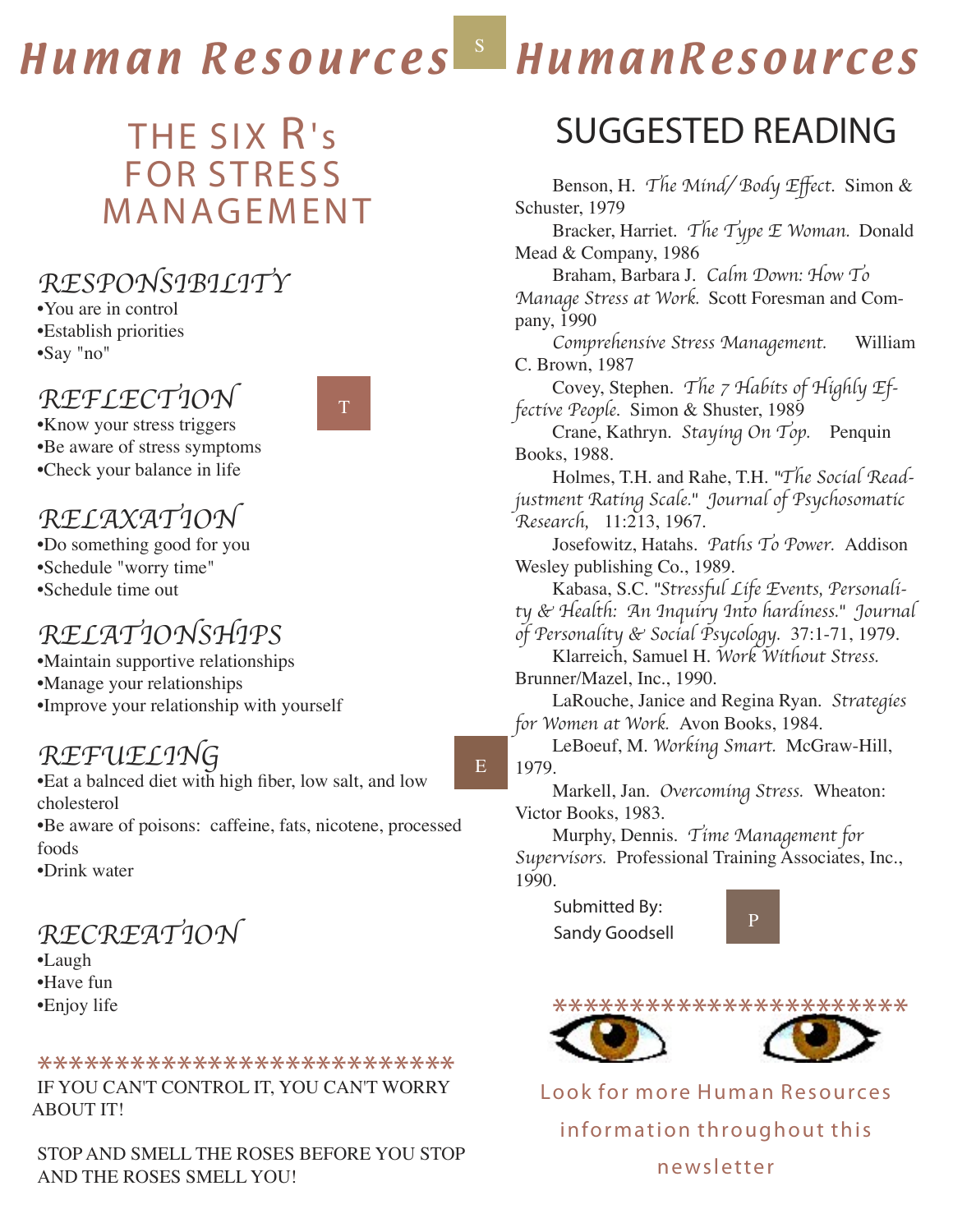*Several of the clients from the hearing team went on a snowtrip recently. Many thanks to Stephanie Sgro for organizing such a fun event. Carl Weidman, Zipporah Gaines, and Bobbie Jean Smith you three are tremendous for going this extra mile and supporting the clients on this trip. We want to welcome new clients Laura Sowdon (starting STEP in February) and Annie Miller (starting in March) to our team. The new coordinators seem to be adjusting well to their jobs and tackling some difficult situations. Our team has also been completing several evaluations. If you think yours is due please talk to your supervisor about it. Happy 70th Birthday to Thurston Miller, the hearing team's eldest client!! Patti Uplinger*

*.* We want to remind everyone that there is a PA training on March 14 from 9:30-11:30 at the STEP office.

# SLS- Deaf

 We would like to say "THANK- YOU" to everyone who came togethger to do the service for Stephen Lewis. It was beauitful and the family was very pleased by what was done for Stephen. So again, THANK -YOU to EVERYONE for making it possible!

 The Deaf Unit will be hosting a P.A. Meeting on Feb. 28th, 2005 (Monday) at 6:00 p.m.-8:00 p.m. @ the S.T.E.P. Office. I hope you all can show up to discuss the agenda for the year 2005 and other topics that need to be discussed. If you have any questions or ideas you want to make sure to be at your P.A. Meeting. Please contact Sam Holden at samjr@tmail. com for further information.

SLS-HEARING SALS Day Program Next STEP  **I am so thankful for the educational opportuni-**

**ties STEP has provided me over the years. Everything I know about Deafblindness I learned here. STEP is the place I was encouraged to grow personally and professionally.Recently I attended a conference where professionals from all branches of services to clients in California came together to discuss the future. I was so inspired. Great things are on the horizon. Scary and uncomfortable things are looming too, but I don't worry so much because I am here at STEP. We can weather any storm and celebrate every success...together!**

 **I am so proud to work everyday with some of the most caring, motivated, hard working,intelligent, and ethical people it has been my good fortune to meet. I am sincerely thankful to all of you.**

**Very soon we will be welcoming new clients to day program, so be on the look out to greet Laura, Janine, Alex, and Jennifer!**

 *Lynn Vaughan*

PA AC *Next Personal Attendant Advisory Committee Meeting: February 28th, 2005 9:00 am - 11:00 am - Classrooms #1 & #2*

Please re-submit all e-mail addresses to Charlene if you would like the newsletter and other notices e-mailed to you. Therewas a computer "glich" so all was lost. You may submit your email address to Charlener@stepsite.com.

#### *We o f fe r ou r a p o l o gi e s fo r a ny*

 *inconvenience this may cause you.* 

#### *Thank-you!*

 *Thanks! SAM HOLDEN*  E

T

S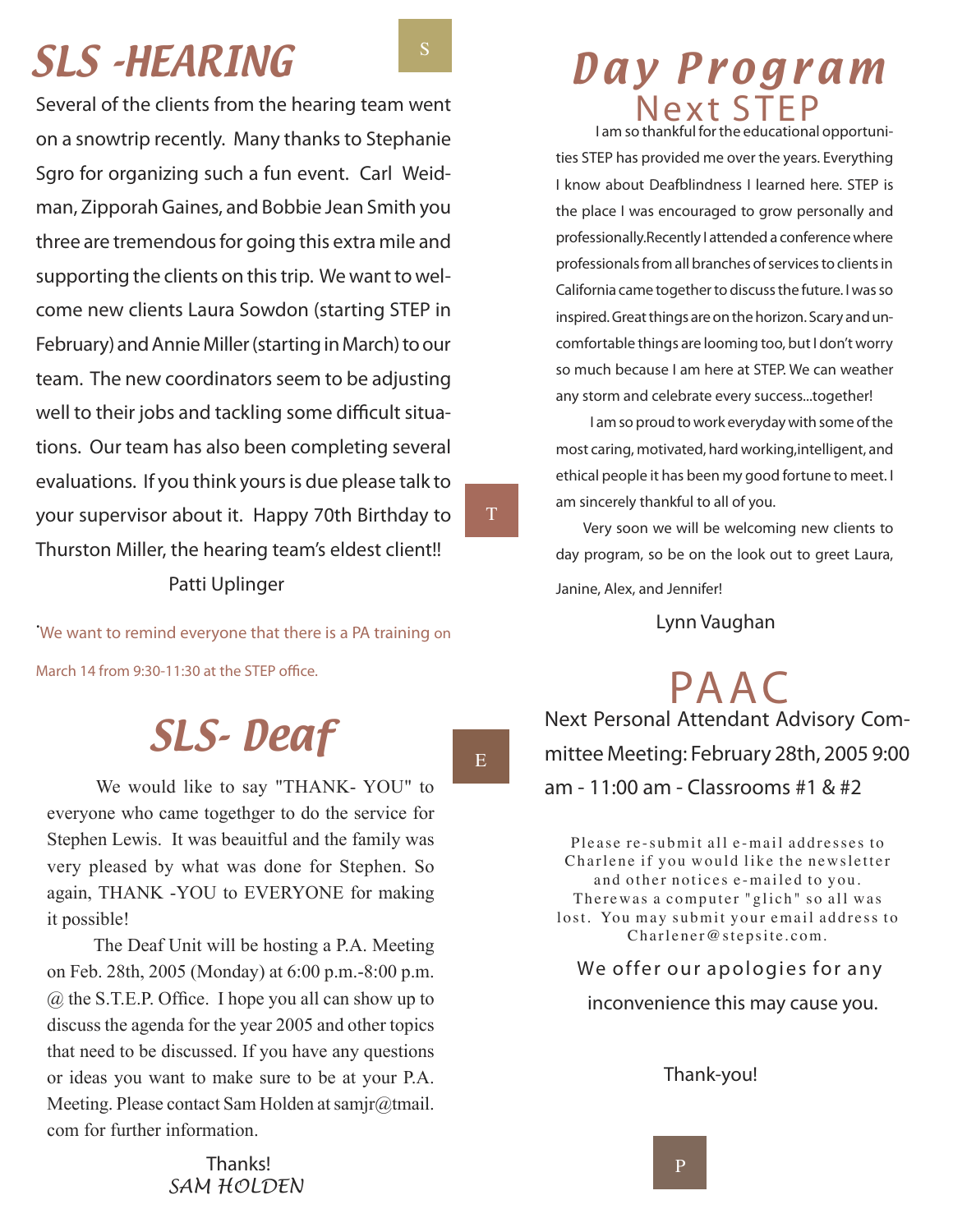# I L S

The ILS Unit would officially like to welcome William Marks to the ILS/Parenting unit. We would also like to welcome back Jan Jesse as a full-time ILS Instructor. ILS recently met to develop our 2005 Unit Smart Path which will include developing a ILS/Parenting Training video. ILS recently completed Mini-ELP's for each of the ILS clients.

Anna Shands

# " I m p o r t a n t Message"

*We all need to remember the importance of medications in the lives of our clients. Physicians prescribe medications, as we all know, for a wide variety of reasons. Since these are the professionals who know most about medications, uses, side effects, etc., etc., we are best to follow their instructions, unless a* 

*medication poses a problem for someone. Since our folks take meds for all different reasons, and often we are the ones responsible for administering them, we must pay very close attention when doing so. Remember to pay very close attention when giving medications, as well as documenting that you have given* 

*them.This is one of the most serious things we are responsible for at work with our clients, and potentially one of the most dangerous.* 

*So please, pay close attention to this important task.*

\* \* \* \* \* \* \* \* \* \* \* \* \* \* \* \* \* \* \* \* \* \* \* \* \* \* \* \* \* \* \* \* \* \* \* \* \* \* \*

#### *KELLY McGURRAN*

**Any articles, announcements, STARS, and resource information is welcome. The deadline for the next newsletter is 3/15/05.**

### Jen's Trivia Question **Be the first person to**

**visit Jen Jone's office with the correct answer and receive a prize:** 

> LAST MONTH: WHAT DOES THE WORD VALENTINE MEAN? **Answer:"Sweetheart" Winner: Mike Jones**

This months Trivia (Must have ALL (below) correct to win)

The meaning of each color rose listed below: Red Yellow Pale Pink Pink Dark Pink **White** Lavender Peach Peachy Pink **Orange** Coral Black **Burgundy** NOTE: AN INDI-VIDUAL CAN WIN ONCE EVERY 3 MONTHS.



# **Benefits**  $Info:$

THANK YOU ALL FOR A TERRIFIC RESPONSE TO OUR OPEN ENROLLMENT!!! It was a great success, and I appreciate all the help from so many of you!

For some folks it was not clear that we no longer have the same vision coverage we had before. Previously, the vision plan came with the dental plan, and since we no longer have that dental plan, that vision coverage has also ended. I have passed out discount cards for Sterling optical. There is more specific information in the bulletins that all of you received at the time of open enrollment, or you are welcome to stop by and see me with any questions you have.

Attached to this newsletter is a flyer for Liberty Mutual Insurance Company. They are offering a discount to our employees. If you are considering changing your auto or home insurance, I would encourage you to get a quote from them (you can fax the form over to them). Personally, I am now saving \$60 month and have better coverage with them. It is an option for you if you are interested.

Thank you,

Patti Dixon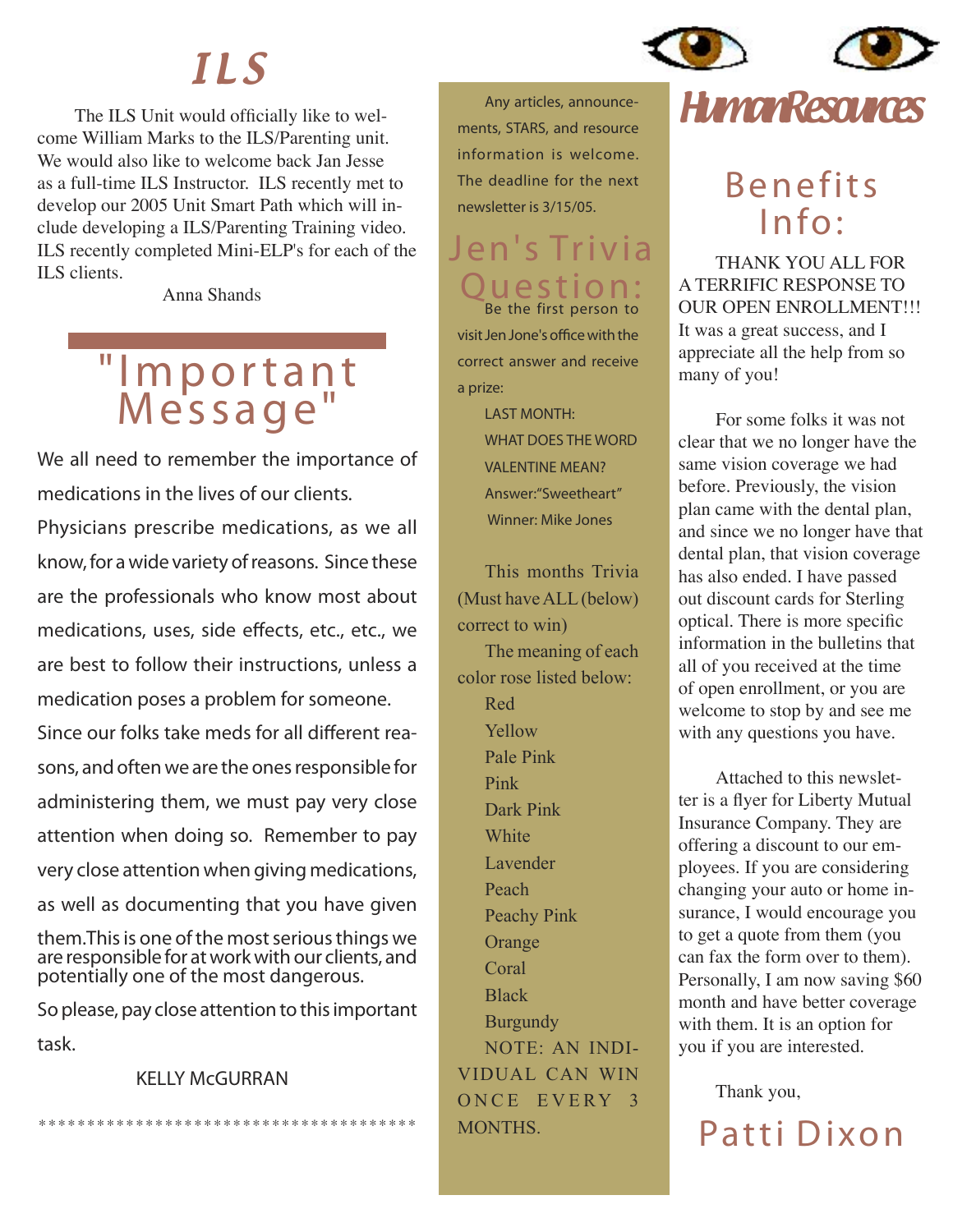# VALENTINES DAY DANCE *MIX MASTER -D.J. " ANGIE O "*  $\mathbf{u} \cdot \mathbf{f}$  while **PARTY-GOERS**,



 *SPINS THE MUSIC WITH FINESSE* 







 *FRIENDS, COUPLES,* 





 **Pictures Submitted by: Angela Olsen A Special "Thank-you" to Katrina Parham for her assistance in setting-up the party! "Happiness cannot be traveled to, owned, earned, worn or consumed. Happiness is the spiritual experience of living every minute with love, grace, and gratitude."**

 **Denis Waitley**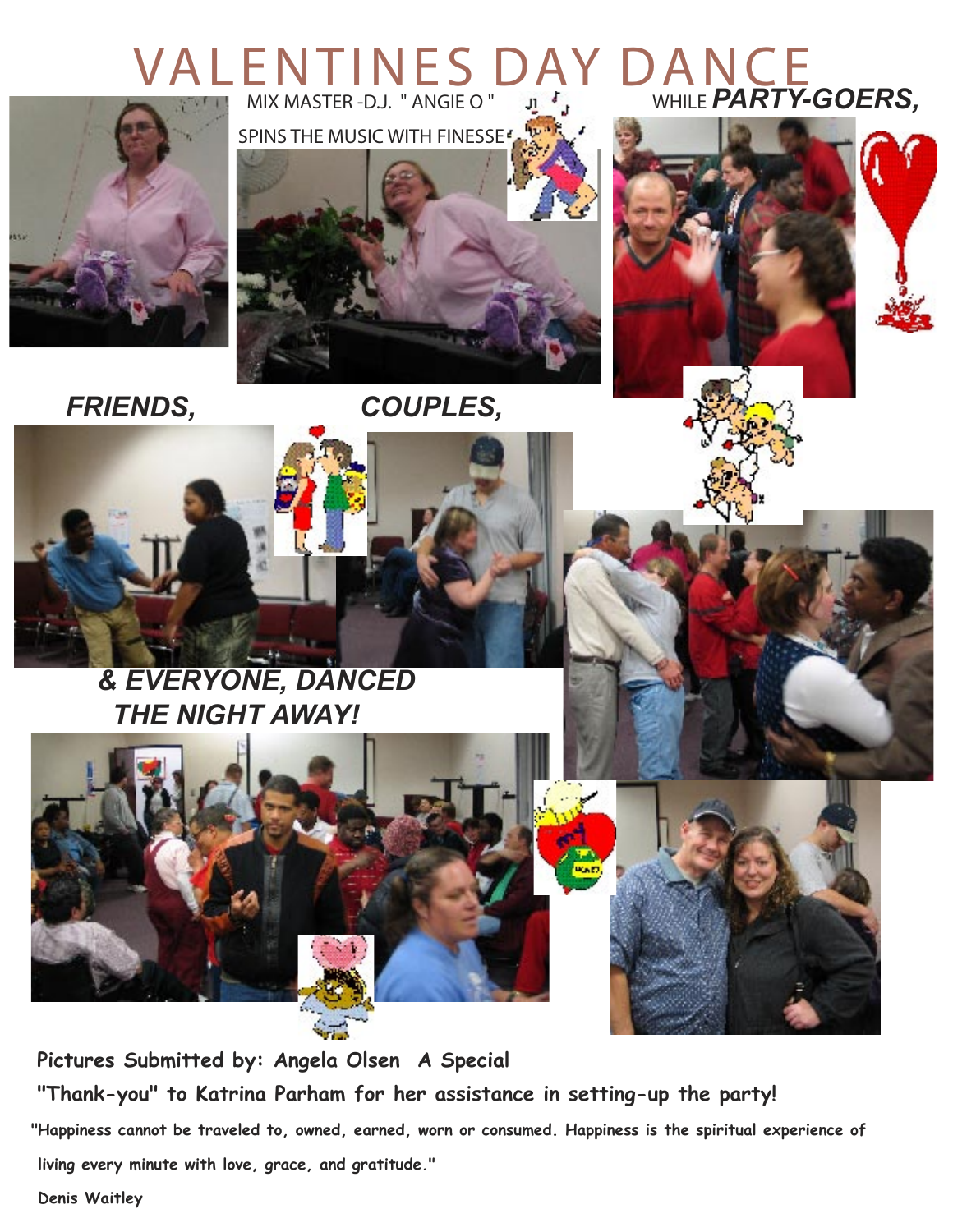

S

# STEP STARS ........ continued

Justin Lathus -Welcome to our team with Atif Shabbir. I appreciate the motivations you have shown.

Bobbie Jean Smith-You are a super star! Your work is appreciated!

Tracy Taylor- for doing subbing with Barry Krems. Many thanks!

Bonnie Fuchs, Ayren Gabrielson-thank-you for your support and coverage. You two are really team players!

Jaimie Dillard and Sam Holden-for coordinating Atif Shabbir's arrangments as a team.

Jessica Miller- for her patience with Jamie Christopher during tough times.

Charlene Rhodes-for helping around the office and with the different types of computer assistance.

Jen Jones -for continuing to help with Atif Shabbir's living arraingement

Jobina- I appreciate your willingess to work extra hours and your efforts with Sarah Gee's behavior keep it up Matty Spannton- I appreciate your many years as a Personal Attentant working with Scott Wirth.. you are missed..

Idris Osborne- your movitation with Scott is greatly appreciated!

Christy Schoneman-for facilitating the move for Jenifer from Tahoe into her new home.

Angela Olsen-for providing additional training to new ILS during client transitions.

*Annette Butler for assisting Rachel in following through with the Housing Choice Voucher so that she can find a place to move to.*

Katrina Parham-for the wonderful job you do with Atif and the office staff would like to thank-you for the friendly greetings you spread throughout the office on a daily basis. "You Rock!"

*The Office Staff would like to thank all who have been leaving the cubicles neat and closing all programs on the computers when they finish with them at the end of the day. We greatly appreciate it!*

Mike B.-for continued support with Rick Hodgkins.

*Stallina Nava -for learning how to use the fax machine with minimum (if any) assistance.*

Thomas Waters, Stephanie Sgro, Donette Reins-for doing such an awesome job with Noel Harris and preparing for the skiing trip.

Bonnie Fuchs-for her professionalism at the front desk.

 Hey Henry Gibson! Congratulations on your paintings being part of the 2nd Saturday exhibitions. You are amazing!!!

Thanks to everyone that made their Valentine's Gift purchases from JohnTusing's gift baskets. Wait til you see what he has planned for St. Patrick's and Easter.

Personal Attendants-who showed up for the scheduled meeting that was cancelled-thank-you for your understanding and dedication

Gloria Goode & Stephanie Tate-for providing additional support to Jenifer during her move.







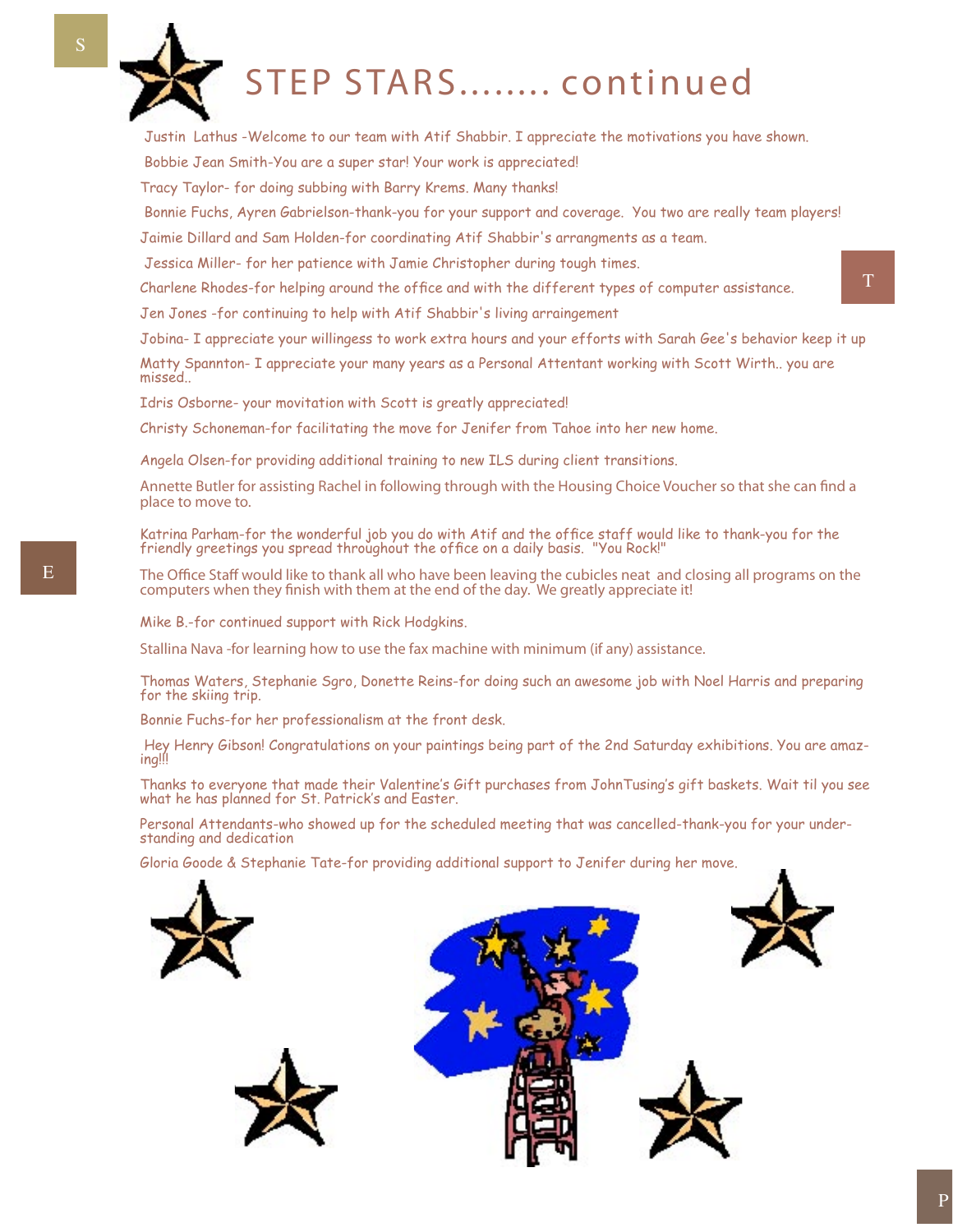# COMPUTER HELP CORNER  *Must Know For Computer Users*

 It's been thought for years that heavy computer use can damage the eyes, but research couldn't prove it — until recently. A new study of 9,000 Japanese workers published in the Journal of Environmental and Community Health did indeed find that among nearsighted people who used computers heavily, the risk of glaucoma, a leading cause of blindness, skyrocketed.

Nearsighted people are already at risk for glaucoma, a disease in which pressure inside the eye grows to the point that it damages the optic nerve and causes vision loss. It typically shows no symptoms and in rare cases can develop rapidly, even in just a few hours. The Japanese study found that the risk of glaucoma among nearsighted, heavy computer users rose 82 percent, linking computer usage with one of the leading causes of blindness.

The good news is that the study also found, surprisingly, that among normal-sighted people, the risk of glaucoma and other eye diseases, such as cataracts, went down as computer use went up.

For your employees who wear corrective lenses to treat nearsightedness, the following precautions can guard their vision and preserve their sight:

- · Require that computer users take regular breaks away from the screen every 20 minutes is recommended.
- · Make sure there is enough space behind each screen so that the person can look beyond it to relax the eyes.
- · Provide screen cleaner to keep dirty screens from causing eyestrain.

· Keep monitors adjusted for comfortable levels of brightness and contrast. Position computers so that light comes in from the side(s) rather than from in front of or behind the screen.

- · Ensure that employees wear their corrective lenses when required.
- · Encourage regular eye checkups that include exams for glaucoma.

Sight is precious, and vision loss due to glaucoma is permanent. Take these steps to make sure your most vulnerable employees are protected. It's the healthy thing to do.





# **MORE HUMAN RESOURCES R F M I N D F R**

- *PLEASE REMEMBER YOU MUST FILL OUT THE "CHANGE OF INFO (STAFF)" FORM WHEN YOU MOVE*
- *FILL OUT THE NEW W-2 FORMS AND PUT IT IN ROBIN'S BOX*
- *LEARN YOUR EMPLOYEE I.D. NUMBER, (EXAMPLE-21-SAMO 10) AND INCLUDE THIS ON YOURTIMESHEETS*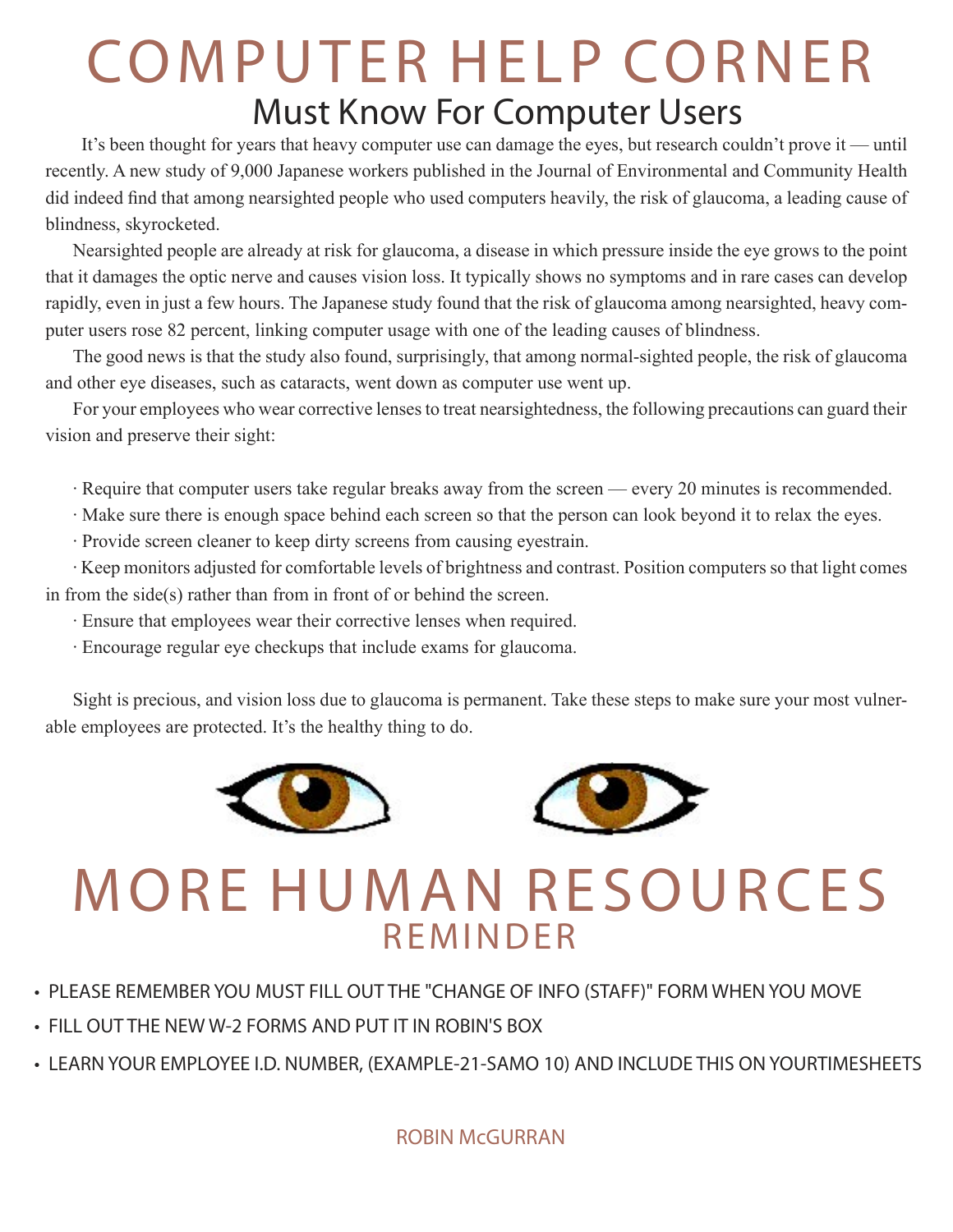# **MASON LELAND** STEP APPRECIATION #101

I had a dream one night about 3 years back. I was at a crossroads at that time in my life, staring at a handful of college credts that aimed in no particular direction. It was a time when I was struggling to chose which way to go with my life. I always knew that the possibilities were endless, and that is what made these kind of decisions all the more hard. I found that especially true when all I really strived for on any given day, back then was a good cup of coffee in the morning, and perhaps some strong conversation with my new lady friend; the same lady who I can now happily call my wife. I awoke after that dream with a sense of duty. What I knew at that moment was that I wanted to only do one thing with my life, I wanted to help people. I wanted to see people achieve things in their lives that they never thought possible. I wanted to splash smiles across faces of each and every one of the people I saw each day. I wanted to be happy and contagious; infecting others whether they were biting into their morning bagels or passing me on the highway oblivious to the joy that surrounds them, the joy that surrounds us all and is always there ready to swallow each and every one of us if we let it. I awoke that day with a direction. I wanted to help people.

 This job has given me the opportunity to fulfill some of the goals I have that stemmed from the dream I had. One such opportunity presented itself about 6 months ago (this letter is dated 8/10/04). One of my clients here at STEP had been in desperate need of new carpert in his apartment for far too long. Torn and frayed, stained and smelly the carpet strectched wall-to-wall with less than enthusiastic intentions. I think, when it just came down to it, the carpet had given up hope. As you walked inthe door or rolled in as my client did (he is in a wheelchair), the carpet had quit greeting with enthusiasm as a more well kept carpet may have done. That carpet wanted to be put out of it's misery.

 Knowing that I am now in the privledged position to make some things happen for my clients, I set out to put that sad carpet to rest. I found myself in the office here at STEP and thanks to the help of some wonderful ladies who took the time to assist me in finding the necessary tools to start digging the metaphorical hole to bury that resentful carpet, I found myself pouring over the California Tenant Handbook. After a little bit of digging I found a few interesting passages in the book and figured out a way I could put them to use. I wrote a letter to the property management company, xeroxed some of the more interesting parts of the book, attached those as well, and faxed over my request for a new carpet. It was not but a few hours later that day that we recieved a response and within the week, my client recieved brand new carpet. My part wasn't all that great or profound, but it did make a change in my clients life.

 Isn't it funny how the little things can change the way we look at thew world around us? I came by my clients home a few days after the carpet was laid down and it was not hard to see how it had brightened things up. The smile on my clients face was quite noticable as was his light-hearted demeanor. Even his staff seemed a bit brighter that day (at least, to me).

 The carpet itself layed sprawled, wall to wall, relaxing and reveling in it's cleanliness in the most peaceful way. After a few words of enthusiam and excitement being exchanged between all of us in the room, as I walked out the door I could swear I heard the apartment itself whisper a "thank-you."

 I will continue to try and assist people for as long as I live. The rewards far outweigh any of the actual hardships or obstacles that the process may put in our way. In fact, those are what make the journey what it is, and what makes the outcome what it is. It is also what allows us to feel that sense of accomplisshment and pride that we as humans, yearn for on such a deep level. Maybe it was selfish to do what I did because I am the one who gets to feel better about my place in the world at the end of the day. I get to feel better due only to a few hours of my time on this earth putting forth the effort to splash a smile about or infecting someone else's day with joy. Maybe, just maybe, that is a selfish thing to do. But do you know what, I don't think it will stop me from doing it again, and again, and again......"